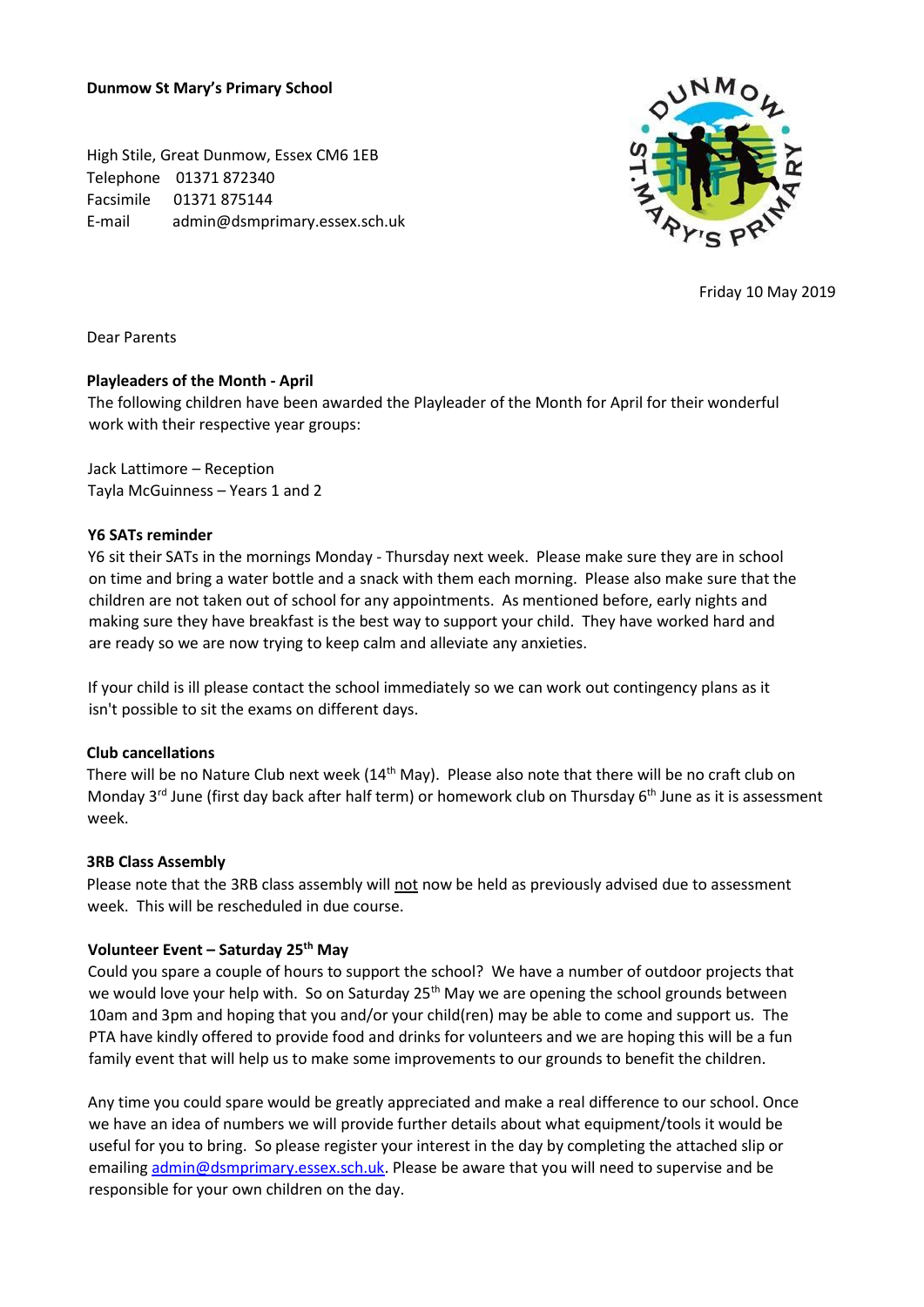## **Free trial sessions at Saffron Centre for Young Musicians**

Saffron Centre for Young Musicians (SCYM) [\(www.saffroncym.org\)](http://www.saffroncym.org/) is a Saturday morning music school based at Saffron Walden County High School and partnered with Guildhall School, and the concert hall Saffron Hall. It is open to all children aged 4 to 18, whether they have been playing an instrument or singing for several years or are just at the very beginning of their music education. The session runs from 9.30 to 12.45 and all children sing in a choir, take a general musicianship class and play in an instrumental group appropriate to their experience. For those children who don't play anything yet there are small groups of beginner guitars, recorders and percussion. It is also possible to take a 1-1 instrumental or voice lesson.

For the last half of the summer term SCYM are offering free trial sessions to children at Dunmow St Mary's, with a view to enrolling in September. As no child should miss out on a music education, bursaries are available. Please get in touch with the school office, leaving an email and contact number as soon as possible to register your interest!



## **Tennis competition**

Last Friday a team from Years 5 and 6 represented the school today at a tennis competition held at Stebbing Tennis Club. The team came 2nd in the Dunmow Tennis competition. We are waiting to hear if they have made it through to the Uttlesford finals. Well played everyone!

## **Lost Property**

Our lost property bin is once again getting full. Do please check it regularly for lost items. Any items that are unnamed will be placed in the recycling bin on the last day of this half term.

## **Safer School Journeys Working Party**

Last week we asked if anyone would be interested in supporting the school on this. If you could spare a couple of hours over the next half-term then please contact Mrs Horrocks on [jess.horrocks@dsmprimary.essex.co.uk.](mailto:jess.horrocks@dsmprimary.essex.co.uk)



## **Cashless School**

Scopay have now launched their mobile app for any parents who prefer to pay for school lunches and trips using their phone. This can be downloaded from your usual app store for free. This is still being developed to include other items such as parent evenings and an update will be sent once the full version is released.

## **Events**

Please find below the event calendar for next week:

| Week commencing Monday 13th May |                           |
|---------------------------------|---------------------------|
| MONDAY-THURSDAY                 | Y6 SATs                   |
| <b>TUESDAY</b>                  | Y3 Egyptian dress up day  |
| <b>WEDNESDAY</b>                | <b>5NR Class Assembly</b> |
| 10.40                           |                           |
| WEDNESDAY                       | 2RF/CJ Class Assembly     |
| 2.55                            |                           |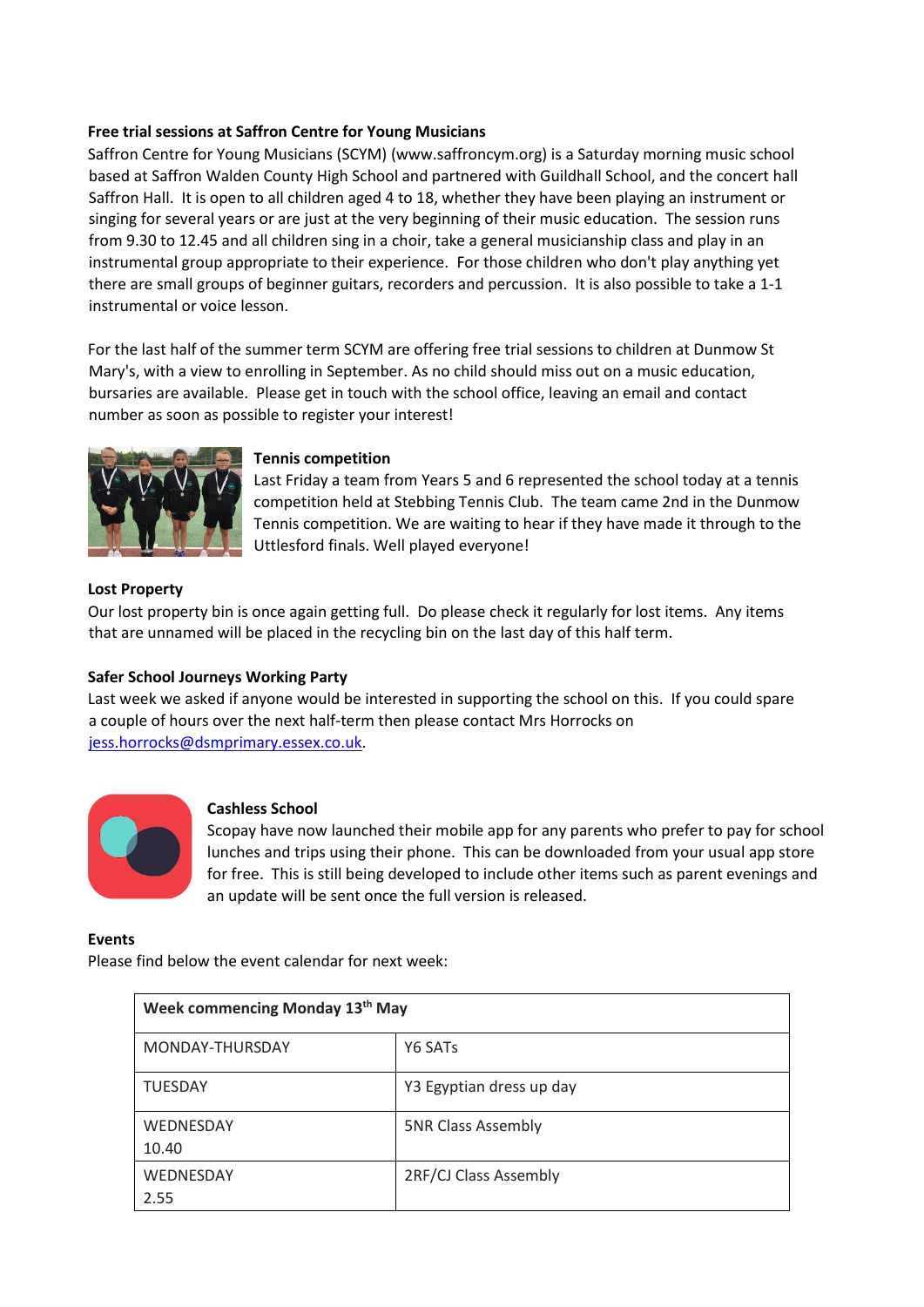#### **Other events**

MRFA half term holiday camps are taking place around Essex. Please find attached a flyer with all the details.

Gardens of Easton Lodge Nature Day on 19<sup>th</sup> May. Well-known local naturalist Jono Forgham will lead bug hunts, bird walks and other nature activities suitable for all ages! The Gardens' beekeepers will showcase the work of their honey bees and the Essex Bat Group, Uttlesford Badger Group, Essex Wildlife Trust and RSPB will be on hand to talk to visitors about the wildlife in the area. There will also be a plant stall, and visitors enjoy spring cheer from the Thaxted Morris dancers. The Gardens are open from 11.30am to 5pm, with last entry at 4pm. Entrance fee is £4.50 for adults and there's free entry for children under 16. Food and drink will be available as well as a children's nature trail and craft activities.

HRS have a vacancy for a Catering Assistant 25hrs per week 9.30-2.30 Term time only. For further information or an application form please contact Jackie Holdsworth (email [61677@compass](mailto:61677@compass-group.co.uk)[group.co.uk](mailto:61677@compass-group.co.uk) or telephone on 01371-873511).

Yours sincerely Clare Griffiths